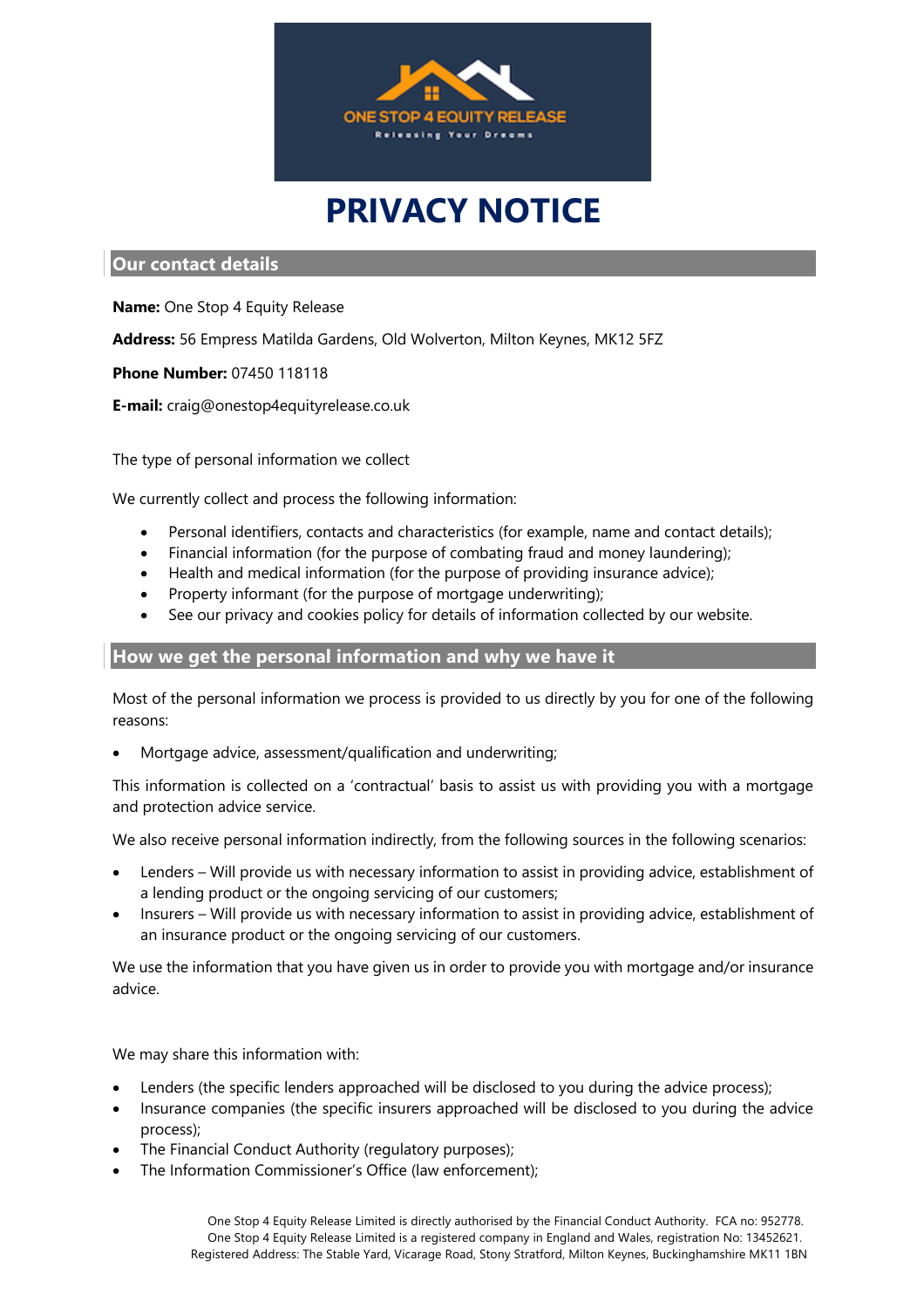

- National Crime Agency (Law enforcement)
- Other law enforcement bodies (law enforcement);
- Customer Relationship Management and Product Sourcing Systems (day to day processing of your data).

Under the General Data Protection Regulation (GDPR), the lawful bases we rely on for processing this information are:

- **We have a contractual obligation;**
- **We have a legal obligation;**
- **We have a legitimate interest.**

## **What do we mean by Special Category Data?**

Where you ask us to advise or guide you on certain elements such as insurance, ethical investments or retirement income, we will ask you information about your ethnic origin, your health and medical history (Your Special Category Data). We will record and use your Special Category Data in order to make enquiries to find suitable products that may meet your aims and objectives and to provide you with advice or guidance regarding the suitability of any product that may be available to you.

The arrangement of certain types of insurance may involve disclosure by you to us of information relating to historic or current criminal convictions or offences (together "Criminal Disclosures"). This relates to insurance related activities such as underwriting, claims and fraud management.

We will use Special Category Data and any Criminal Disclosures in the same way as Your Personal Data generally, as set out in this Privacy Notice. In order to process your Special Category Data however, we do require explicit consent.

#### **How we store your personal information**

Your information is securely stored in electronic format on our servers and with our Compliance Consultancy provider.

Additionally, we also make use of market leading product sourcing technology provided by AiR sourcing.

We keep the above personal information for as long as is necessary to fulfil our regulatory and legal responsibilities. This means that we will retain your information for as long as you are legally able to file a complaint or as long as we have a legal obligation to do so under Anti-Money Laundering legislation. We will then dispose your information by permanently deleting from our files.

#### **Your data protection rights**

Under data protection law, you have certain rights; including:

• **Your right of access** – You have the right to ask us for copies of your personal information.